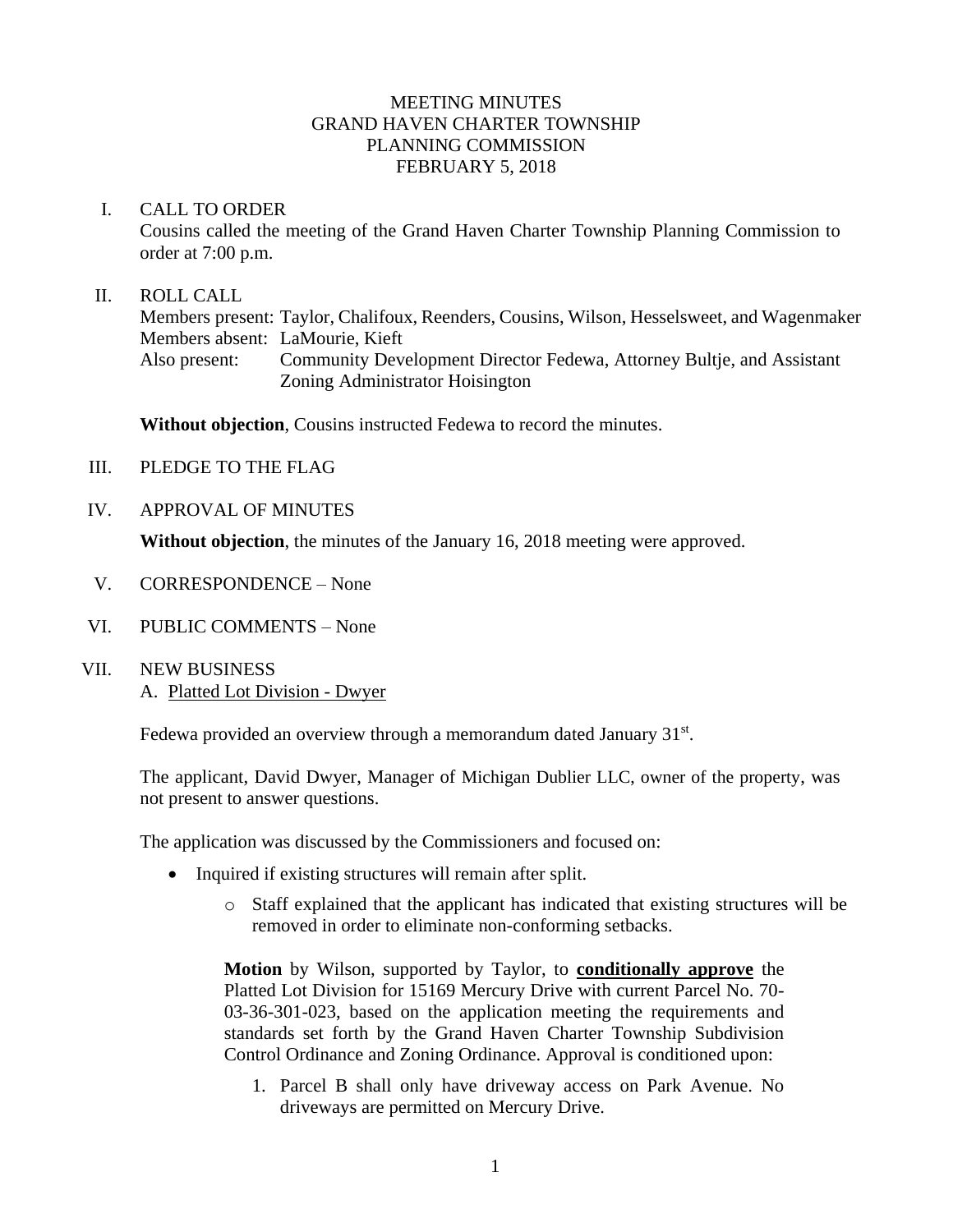- 2. All residential dwellings shall connect to municipal water.
- 3. Existing structures shall be demolished within 1-year. Which motion carried unanimously.

### B. Pre-Application Presentation – Planned Unit Development – Robbins Centre Pointe

Fedewa provided an overview through a memorandum dated February 1st.

Engineer Justin Longstreth, Architect Jim Ramey, and Developers Bill Bowling and Keith Walker were present and available to answer questions.

Justin Longstreth, Engineer from Moore & Bruggink, provided an in-depth review of the proposed development:

- Want to move as quickly as possible, developers hoping to break ground in spring and complete first building by end of the year.
- All existing buildings will be demolished.
	- o Developer will be getting quotes for full demolition of site, and another that will address the existing tenants, which will result in a phased demolition.
- All infrastructure will be constructed in the first phase.
- Construction will be done in phases and are subject to market demand. However, the developers are motivated to build-out the project site.
- Stormwater disposition will be handled onsite through infiltration bio-swales, raingardens, and a storm sewer system to capture overflow from large events.
	- o This will include water tolerant plantings with substantial root systems to maximize water uptake.
- Current driveway placement is requested to be maintained even though the main drive aisle to Robbins Road does not align with Walgreens.
	- o Per Architect Ramey, the current design provides visual sight lines to all retailers and alignment would result in an unbuildable space where Building R is proposed.
- Agreeable to revising drive aisle south of Building S to a one-way movement to prevent vehicle conflicts for patrons utilizing the drive-thru.
- A preliminary traffic impact study has been issued, but the final traffic study has not yet been completed.

The proposed project was discussed by the Commissioners and focused on:

• Agreeable to the Site Plan Review proposal by staff to expedite future phases, but believes a time limit is required between phases.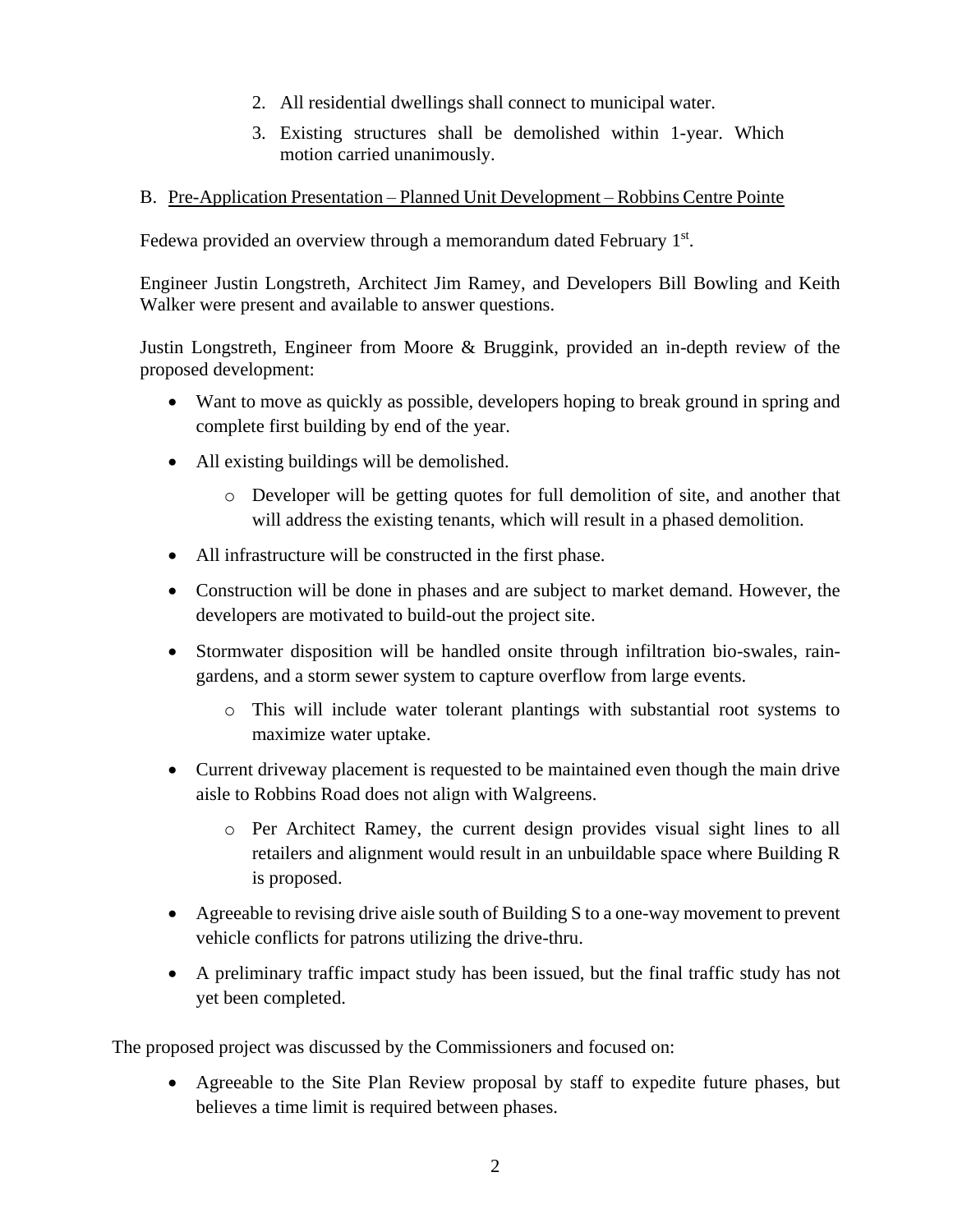- Requested an explanation of the construction and demolition timeline.
- Inquired about the impact on current tenants.
- Questions about stormwater in the case of a large storm event.
- Concerns regarding traffic flow both into and within the site.
	- o Concern was raised that the proposed access point on Robbins Rd will create traffic conflict due to offset from existing Walgreens driveway.
		- Recommended alignment with existing drive and changing the drive on the east side of the proposed restaurant to one way to regain space.
	- o Potential vehicle conflicts at rear of Building S due to two-way traffic maneuvering in and around a drive-thru and loading zone.
	- o Want a shared driveway with Love Inc.
- At the request of staff, the Commission provided their verbal determination on the departure requests. It is noted for all departure requests the Planning Commission has only provided a verbal determination. No motions were made or adopted to recommend the Township Board approve or deny the project or departures. Furthermore, the Township Board is the body granted authority to formally approve, or deny the PUD and/or requested departures:
	- o Requested Departure No. 1 allow a total of 4 driveways.
		- **•** Proposed driveways on Whittaker Way, and 172<sup>nd</sup> Avenue are acceptable. As well as the gas station driveway on Robbins Road.
		- **•** There was not a consensus on the main driveway entrance on Robbins Road that does not align with Walgreens.
	- o Requested Departure No. 2 allow reduction in spacing standards for signalized non-trunkline street.
		- This is acceptable because the curb-cuts are existing, and without keeping those driveways certain areas of the project site would be unbuildable.
	- $\circ$  Requested Departure No. 3 allow interior landscape islands to be 9-feet wide.
		- This is acceptable because it will maximize the parking on-site while still providing for visual and paving breaks.
	- o Requested Departure No. 4 allow certain areas of landscaping to be adjacent to building walls rather than abutting said walls.
		- This is acceptable because it will provide flexibility in placement of door openings, reduce the likelihood of trip hazards along the main walking path, allow pedestrians to circulate farther away from vehicular traffic,